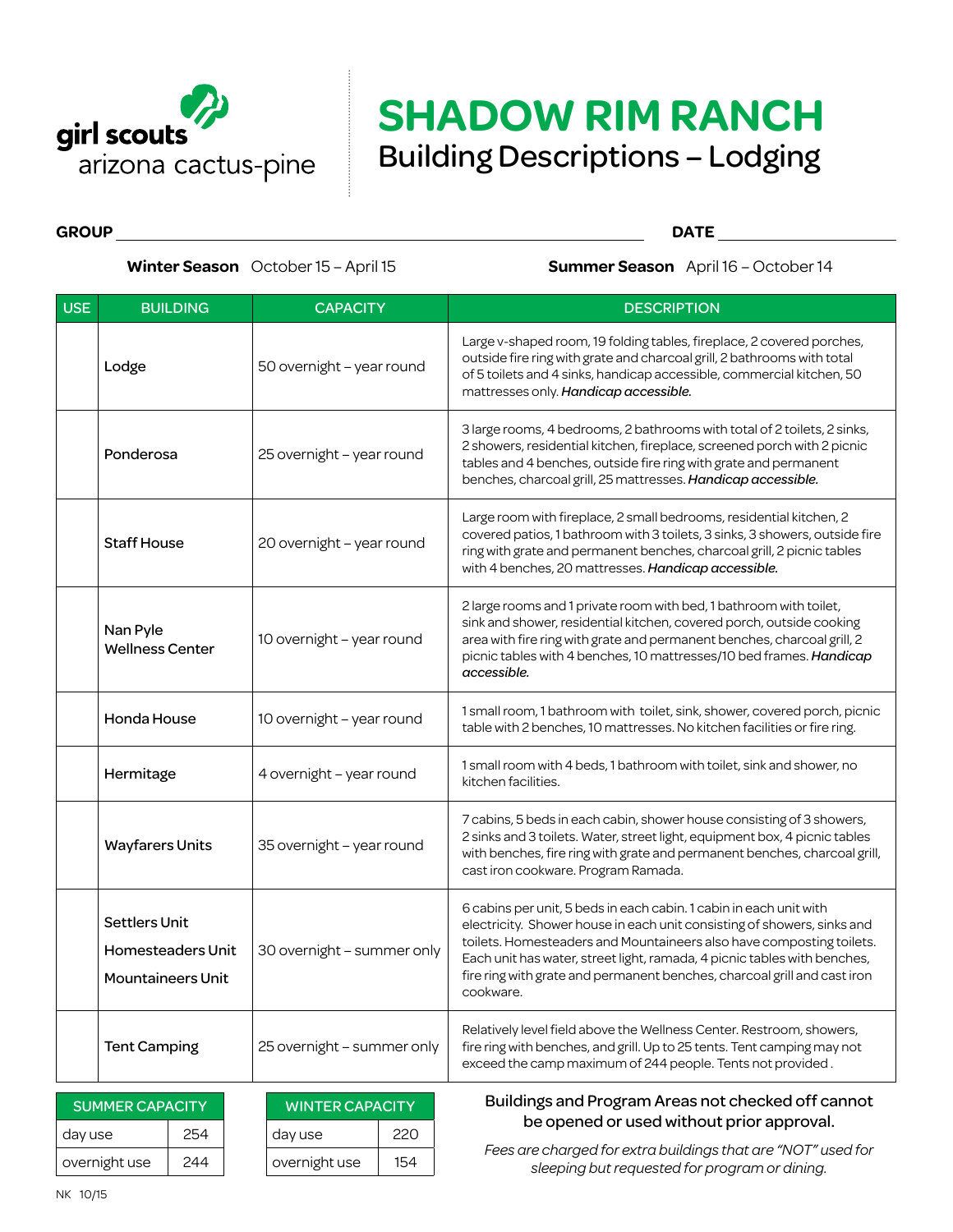

## **SHADOW RIM RANCH** Building Descriptions – Programming

| <b>USE</b> | <b>FEES</b><br>PER DAY | <b>BUILDING</b>                                            | <b>CAPACITY</b>           | <b>DESCRIPTION</b>                                                                                                                                                                                                                                                                        |
|------------|------------------------|------------------------------------------------------------|---------------------------|-------------------------------------------------------------------------------------------------------------------------------------------------------------------------------------------------------------------------------------------------------------------------------------------|
|            | \$50                   | Lodge                                                      | 100 day use               | Refer to description on page 1.                                                                                                                                                                                                                                                           |
|            | \$50                   | <b>Commercial Kitchen</b><br>(with lodge only)             | year round                | 2 convection and 2 standard ovens, 6-burner range and<br>griddle, 3 reach-in fridges, 3-bay and 1-bay freezers,<br>walk-in refigerator, steamer and steam table, pot sinks,<br>dishwashing area, pots, pans, dishware, cleaning materials,<br>prep-tables, ice machine, conveyor toaster. |
|            | \$25                   | Ponderosa                                                  | 40 day use                | Refer to description on page 1.                                                                                                                                                                                                                                                           |
|            | \$25                   | <b>Staff House</b>                                         | 40 day                    | Refer to description on page 1.                                                                                                                                                                                                                                                           |
|            | \$25                   | Nan Pyle<br><b>Wellness Center</b>                         | 20 day use                | Refer to description on page 1.                                                                                                                                                                                                                                                           |
|            | \$25                   | Honda House                                                | 20 day use                | Refer to description on page 1.                                                                                                                                                                                                                                                           |
|            |                        | Hideaway Arts and<br>Crafts                                | 24 day use - year round   | Covered porch and 3 square tables w/12 benches, electric.                                                                                                                                                                                                                                 |
|            |                        | Settlers Ramada<br>Mountaineers Ramada<br>Wayfayers Ramada | 30 day use - year round   | Covered, paved ramada, 4 picnic tables and benches,<br>electric; trough sinks, water, and trash nearby.                                                                                                                                                                                   |
|            |                        | Homesteaders Ramada                                        | 30 day use - year round   | Covered, unpaved ramada, 4 picnic tables and benches;<br>trough sinks, water, and trash nearby. No electric.                                                                                                                                                                              |
|            |                        | <b>Heritage House</b>                                      | outdoor use only          | Historic house, deck, one bathroom w/2 toilets, 1 sink,<br>covered area, 2 picnic tables with 4 benches. No electric.<br>Outside bathroom April 15 - October 15.                                                                                                                          |
|            |                        | Main Fire Ring                                             | 100 day use - year round  | Benches, fire ring, water at the lodge, no electric                                                                                                                                                                                                                                       |
|            |                        | <b>Archery Area</b>                                        | As scheduled - year round | Equipment storage, portable targets, covered ramada,<br>electric, lights. Council approved training is required to use<br>this facility with an instructor. Program is restricted to girls<br>ages 9 and up and Juniors and above.                                                        |
|            |                        | <b>Activity Field</b>                                      | As scheduled - year round | Large open area                                                                                                                                                                                                                                                                           |
|            |                        | <b>Volleyball Court</b>                                    | As scheduled - year round | Regulation sand court with volleyballs.                                                                                                                                                                                                                                                   |
|            |                        | <b>Climbing Tower</b>                                      | As scheduled - year round | Specialty program area for ages 9 and above (Juniors).<br>Council approved training is required to use this facility<br>with an instructor.                                                                                                                                               |

**Fees are charged for extra buildings that are "NOT" used for sleeping but requested for program or dining.** Buildings and Program Areas not checked off cannot be opened or used without prior approval.